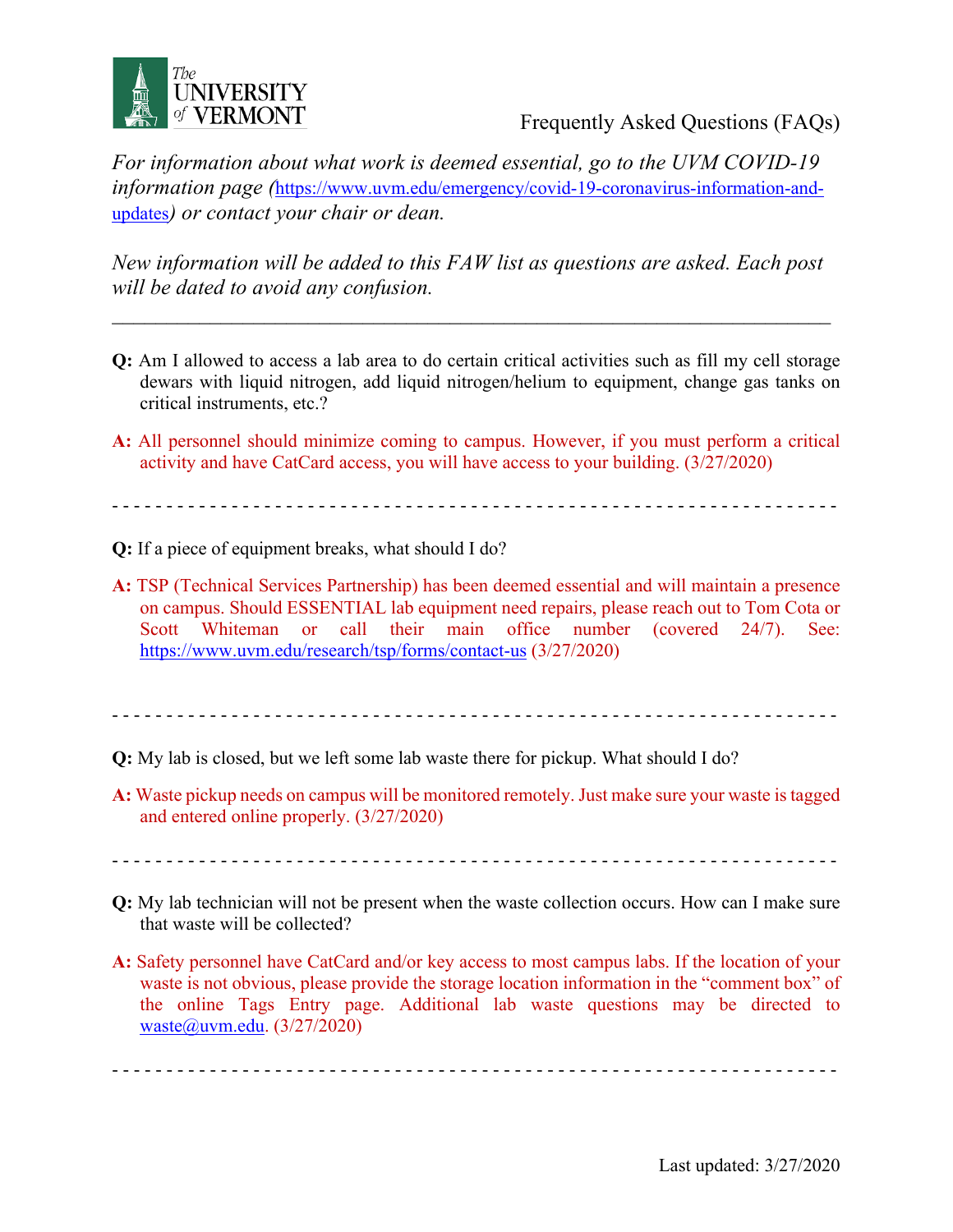

**Q:** What precautions should be taken by a person going into the lab alone for critical activities?

- **A:** As is always the case, if an individual is working alone in a lab or research space, the individual must do the following:
	- Avoid conducting experiments or procedures that could results in harm to themselves or UVM facilities,
	- Inform a colleague, in advance, about where and when they will be in the lab, and
	- Confirm with their colleague when they have left the lab.

Make sure that whatever work will be done along has been approved on the Working Alone Form (https://www.uvm.edu/sites/default/files/UVM-Risk-Management-and-

Safety/working alone may 2012 0.pdf). The lab supervisor/PI determines what can and can't be safely done alone. (3/27/2020)

- - - - - - - - - - - - - - - - - - - - - - - - - - - - - - - - - - - - - - - - - - - - - - - - - - - - - - - - - - - - - - - - - - -

**Q:** My research does not require any on-campus or in-person activity. Do I have to shut it down?

**A:** No. To the contrary, all researchers should continue to work on research projects remotely to the full extent possible. (3/27/2020)

- - - - - - - - - - - - - - - - - - - - - - - - - - - - - - - - - - - - - - - - - - - - - - - - - - - - - - - - - - - - - - - - - - -

**Q:** How long is the shutdown expected to last?

**A:** Under the current mandate through the Governor's office, this shutdown is to continue, at a minimum, until April 15<sup>th</sup>. Please know that this current situation is dynamic and changing every day. Please watch for University-wide COVID-19 updates (https://www.uvm.edu/emergency/covid-19-coronavirus-information-and-updates). (3/27/2020)

- - - - - - - - - - - - - - - - - - - - - - - - - - - - - - - - - - - - - - - - - - - - - - - - - - - - - - - - - - - - - - - - - - -

**Q:** How should -80 freezers be monitored?

**A:** Some labs have paid for freezers to be remotely monitored. Some Sensaphone freezer alarms are set up to email or text the PI during a power outage or temperature loss. However, not all freezers have remote alarms. Freezers with local alarms, or no alarms, that contain critical materials may need periodic monitoring by lab personnel. Contact your chair or dean if this is the case in your lab.

Ensure that you know what type of alarm system you have on your lab freezer(s), if any. Freezers with local alarms and freezers located in areas where the alarm cannot be heart will be the most challenging. (3/27/2020)

- - - - - - - - - - - - - - - - - - - - - - - - - - - - - - - - - - - - - - - - - - - - - - - - - - - - - - - - - - - - - - - - - - -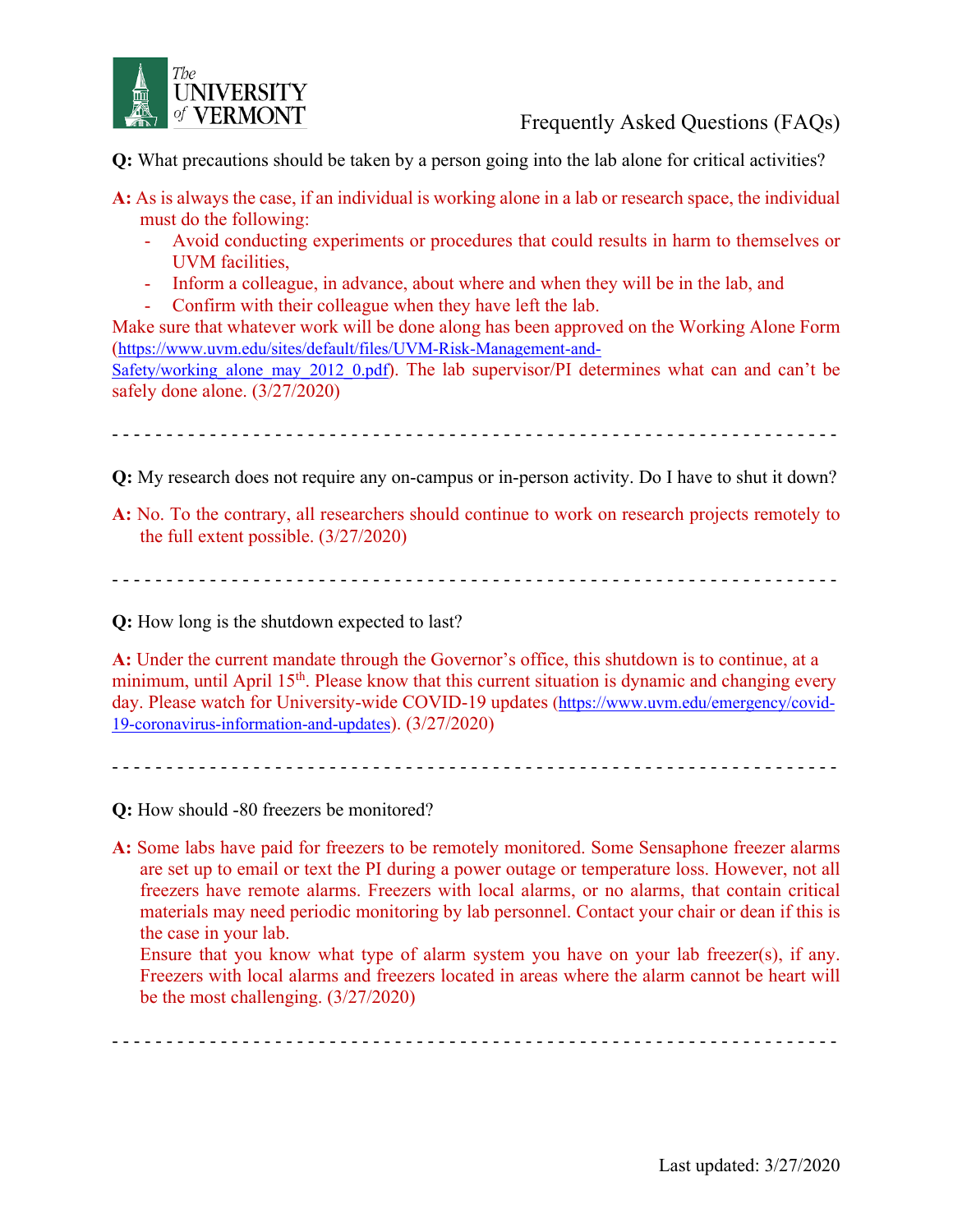

Frequently Asked Questions (FAQs)

- **Q:** Should essential personnel, who have both clinical responsibilities and science appointments, be allowed to transition from conducting patient care in UVMMC to the laboratory during the working day?
- **A:** It is strongly recommended that clinicians NOT travel between laboratory spaces and patient or hospital care areas. Please minimize this activity to reduce any potential exposure of lab personnel and the public to COVID-19. (3/27/2020)

- - - - - - - - - - - - - - - - - - - - - - - - - - - - - - - - - - - - - - - - - - - - - - - - - - - - - - - - - - - - - - - - - - -

**Q:** My lab is being renovated. Will this construction proceed as planned?

**A:** Our understanding is that only construction related to any type of COVID-19 facility or effort is continuing. For more information, contact UVM Planning, Design, and Construction (PDC) to find out which construction activities will continue. See: https://www.uvm.edu/arch/contact-us (3/27/2020)

- - - - - - - - - - - - - - - - - - - - - - - - - - - - - - - - - - - - - - - - - - - - - - - - - - - - - - - - - - - - - - - - - - -

**Q:** Is there a form I should use if I need to leave something running unattended?

**A:** As is always the case, use the Unattended Operations form (https://www.uvm.edu/sites/default/files/UVM-Risk-Management-and-Safety/unattended operations 2012.pdf). This should be completed and placed on the outside of the lab door, cold room, etc. (3/27/2020)

- - - - - - - - - - - - - - - - - - - - - - - - - - - - - - - - - - - - - - - - - - - - - - - - - - - - - - - - - - - - - - - - - - -

**Q:** (IACUC-related) Will protocols continue to be reviewed by the IACUC?

**A:** Yes, IACUC protocol review will continue as usual until further notice. Contact iacuc $@$ uvm.edu with any questions or concerns.  $(3/27/2020)$ 

- - - - - - - - - - - - - - - - - - - - - - - - - - - - - - - - - - - - - - - - - - - - - - - - - - - - - - - - - - - - - - - - - - -

**Q:** (IBC-related) Will protocols continue to be reviewed by the IBC?

A: Yes, IBC protocol review will continue as usual until further notice. Contact ibc@uvm.edu with any questions or concerns. (3/27/2020)

- - - - - - - - - - - - - - - - - - - - - - - - - - - - - - - - - - - - - - - - - - - - - - - - - - - - - - - - - - - - - - - - - - -

**Q:** What will happen to my research animals if I am not on campus?

**A:** IACUC: The Priority One animal care staff are currently maintaining regular hours and husbandry duties and will continue to operate with a reduced staff. Please contact them if you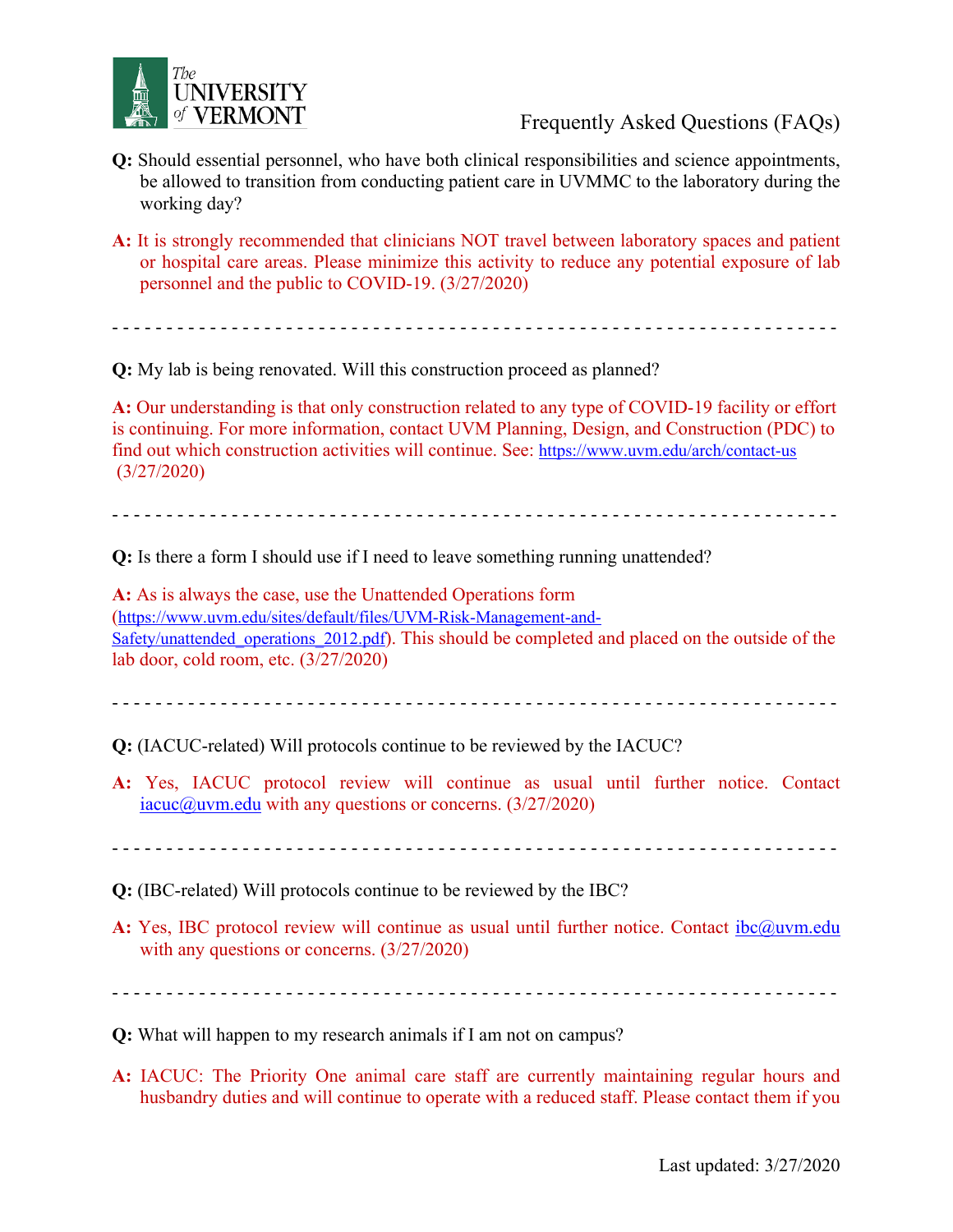

need assistance with your animals. At this time, please try to limit your entry into the animal facilities, and delay any new experiments, if possible.

Non-IACUC: Insects and other invertebrate animals not covered by IACUC should be cared for as needed by lab personnel. (3/27/2020)

- - - - - - - - - - - - - - - - - - - - - - - - - - - - - - - - - - - - - - - - - - - - - - - - - - - - - - - - - - - - - - - - - - -

**Q:** Will UVM Service Operations Support (SOS) still be functioning during the campus closure?

**A:** Yes, UVM SOS is considered critical personnel and can be reached for questions at SOS@uvm.edu. For more critical needs, call 802-656-2560, ext. 1. They can page the appropriate personnel on campus if you provide clear details of your need. Remember to provide them with your full name and a cell phone number so those responding can contact you for more information. (3/27/2020)

- - - - - - - - - - - - - - - - - - - - - - - - - - - - - - - - - - - - - - - - - - - - - - - - - - - - - - - - - - - - - - - - - - -

- **Q:** Will biowaste pickup still occur during the shutdown?
- **A:** Yes. Any lab that has Chair/Dean permission to remain open, and that generates biowaste, should be able to bring their full biowaste boxes to the Shed at the HSRF loading dock. Labs that are functioning and in buildings that get biowaste box pickups on Mondays need to email waste $@$ uvm.edu before Monday mornings to let us know they need assistance.  $(3/27/2020)$

- - - - - - - - - - - - - - - - - - - - - - - - - - - - - - - - - - - - - - - - - - - - - - - - - - - - - - - - - - - - - - - - - - -

- **Q:** What changes can we expect for loading dock procedures or protocols?
- **A:** Given mail room will continue to be fully operational at this time, except for package deliveries. Packages will be held at the mail room and will require ID and signature for pickup. All other UVM deliveries will go to Print and Mail's Williston location. Print and Mail will contact you if there is mail or a package waiting for you. If you have ordered chemicals, please do NOT transfer these in your personal vehicle. (3/27/2020)

- - - - - - - - - - - - - - - - - - - - - - - - - - - - - - - - - - - - - - - - - - - - - - - - - - - - - - - - - - - - - - - - - - -

**Q:** Do I need to complete the April lab self-inspection checklist during the shutdown?

**A:** No. Do not come to campus just to complete the self-inspection checklist. If your lab is currently operational, then the checklist should be completed like normal. Upon returning to campus and *before* beginning any lab work, complete the self-inspection checklist for May, and flush the eyewash and safety shower in your lab. (4/14/2020)

- - - - - - - - - - - - - - - - - - - - - - - - - - - - - - - - - - - - - - - - - - - - - - - - - - - - - - - - - - - - - - - - - - -

**Q:** What should I use for disinfection or surfaces during the pandemic?